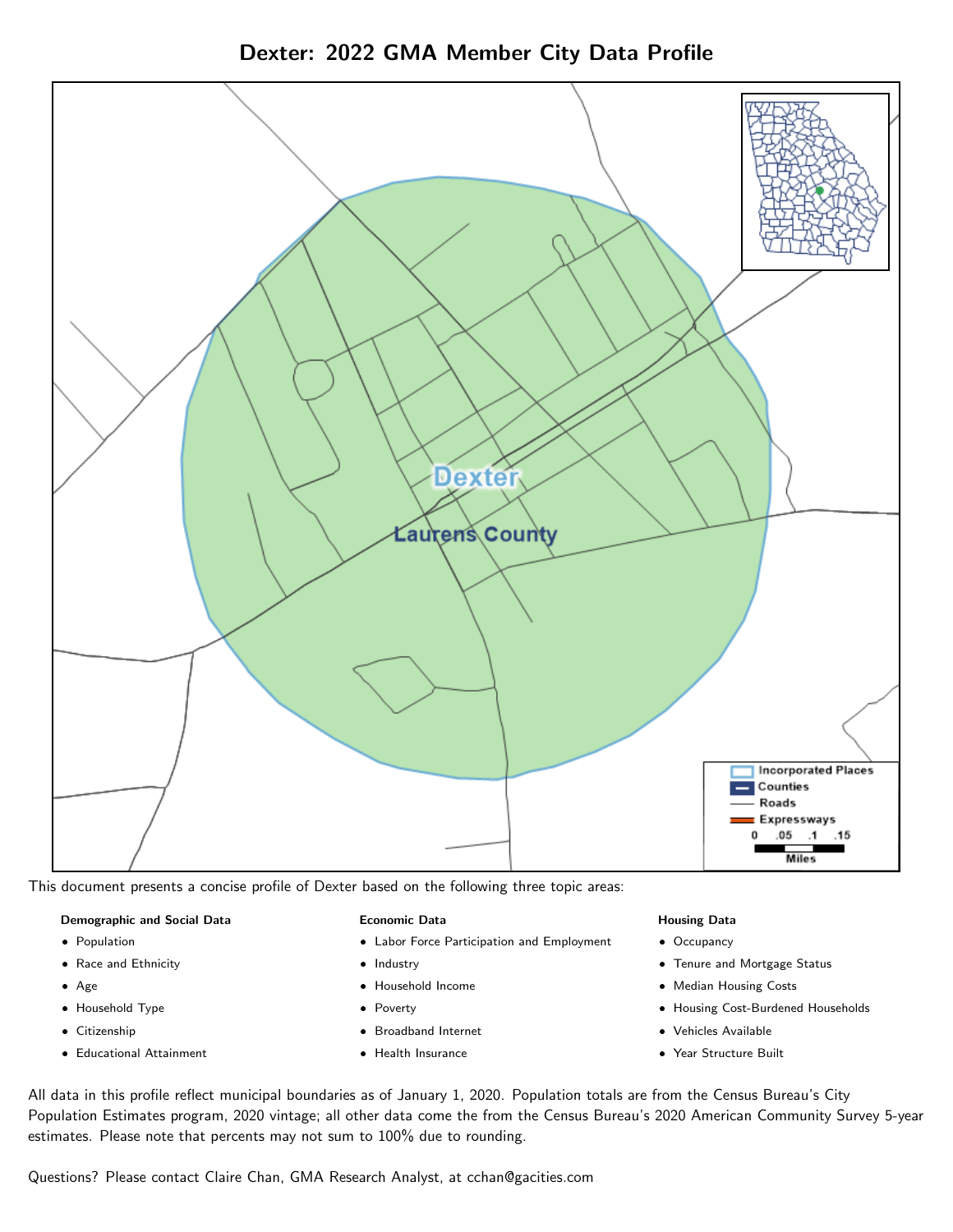## Dexter: Demographic and Social



0% 2% 4% 6% 8% 10% Male **Female** 10% 8% 6% 4% 2% 85 and over 80-84 75-79 70-74 65-69 60-64 55-59 50-54 45-49 40-44 35-39 30-34 25-29 20-24 15-19 10-14 5-9 Under 5

## **Citizenship**

Age

| Native Born<br>100% |  |
|---------------------|--|

## Race and Ethnicity



Source: U.S. Census Bureau, City Population Estimates, 2020 vintage Source: American Community Survey, 2020 5-year estimates, table B03002

## Household Type



Source: American Community Survey, 2020 5-year estimates, table B01001 Source: American Community Survey, 2020 5-year estimates, table B11001

## Educational Attainment



Source: American Community Survey, 2020 5-year estimates, table B05002 Source: American Community Survey, 2020 5-year estimates, table B15002

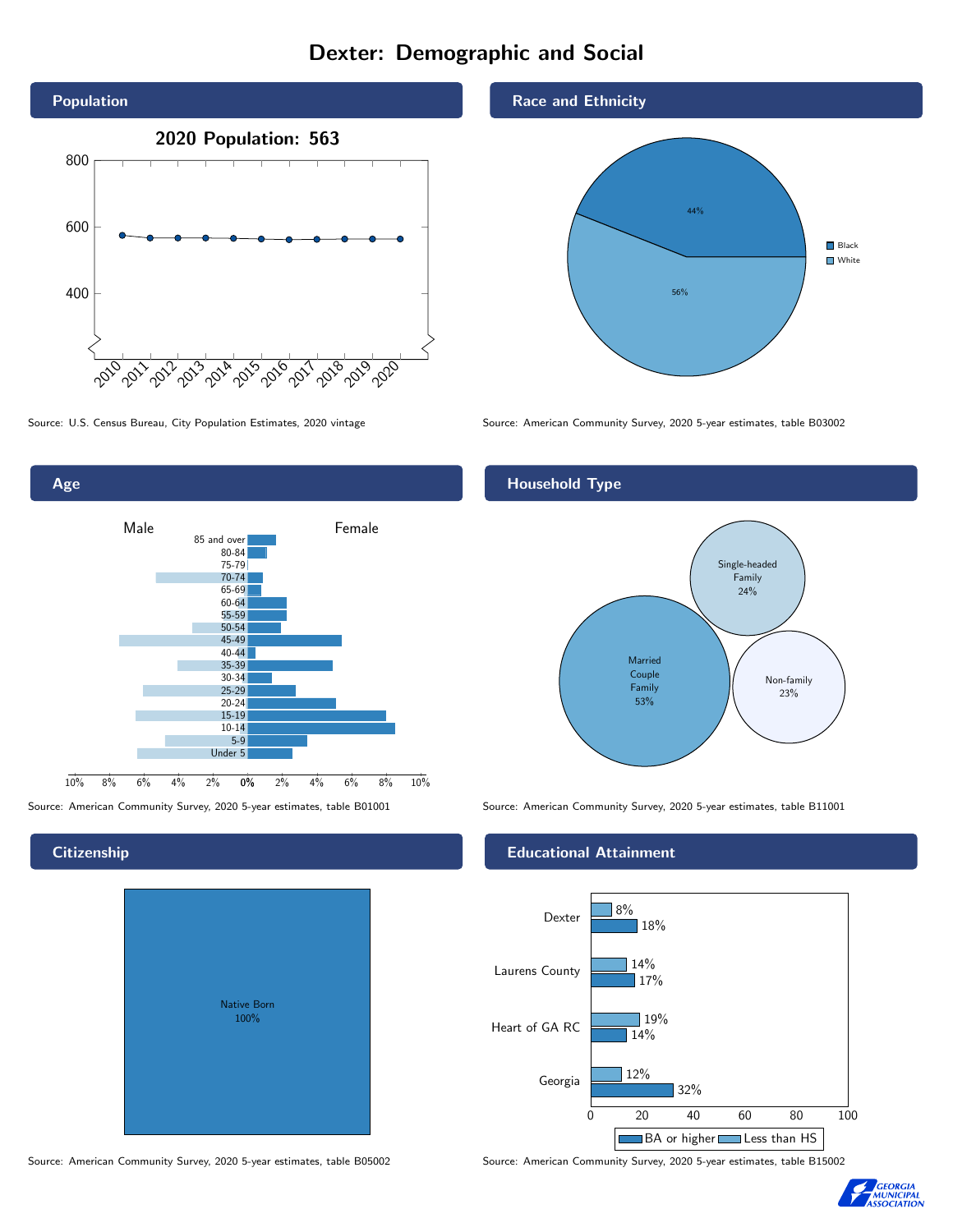## Dexter: Economic



Source: American Community Survey, 2020 5-year estimates, table B23001 Note: Unemployment rate is based upon the civilian labor force.



Source: American Community Survey, 2020 5-year estimates, tables B19013 and B19025 Source: American Community Survey, 2020 5-year estimates, table B17010



Industry

| Agriculture, forestry, fishing and hunting, and mining      |     |  |
|-------------------------------------------------------------|-----|--|
| Construction                                                |     |  |
| Manufacturing                                               | 13% |  |
| <b>Wholesale Trade</b>                                      | 2%  |  |
| Retail Trade                                                | 10% |  |
| Transportation and warehousing, and utilities               |     |  |
| Information                                                 |     |  |
| Finance and insurance, real estate, rental, leasing         |     |  |
| Professional, scientific, mgt, administrative, waste mgt    |     |  |
| Educational services, and health care and social assistance |     |  |
| Arts, entertainment, recreation, accommodation, food        |     |  |
| service                                                     |     |  |
| Other services, except public administration                |     |  |
| Public administration                                       |     |  |

Source: American Community Survey, 2020 5-year estimates, table C24030

Poverty



## **Health Insurance**



Source: American Community Survey, 2020 5-year estimates, table B28002 Source: American Community Survey, 2020 5-year estimates, table B18135